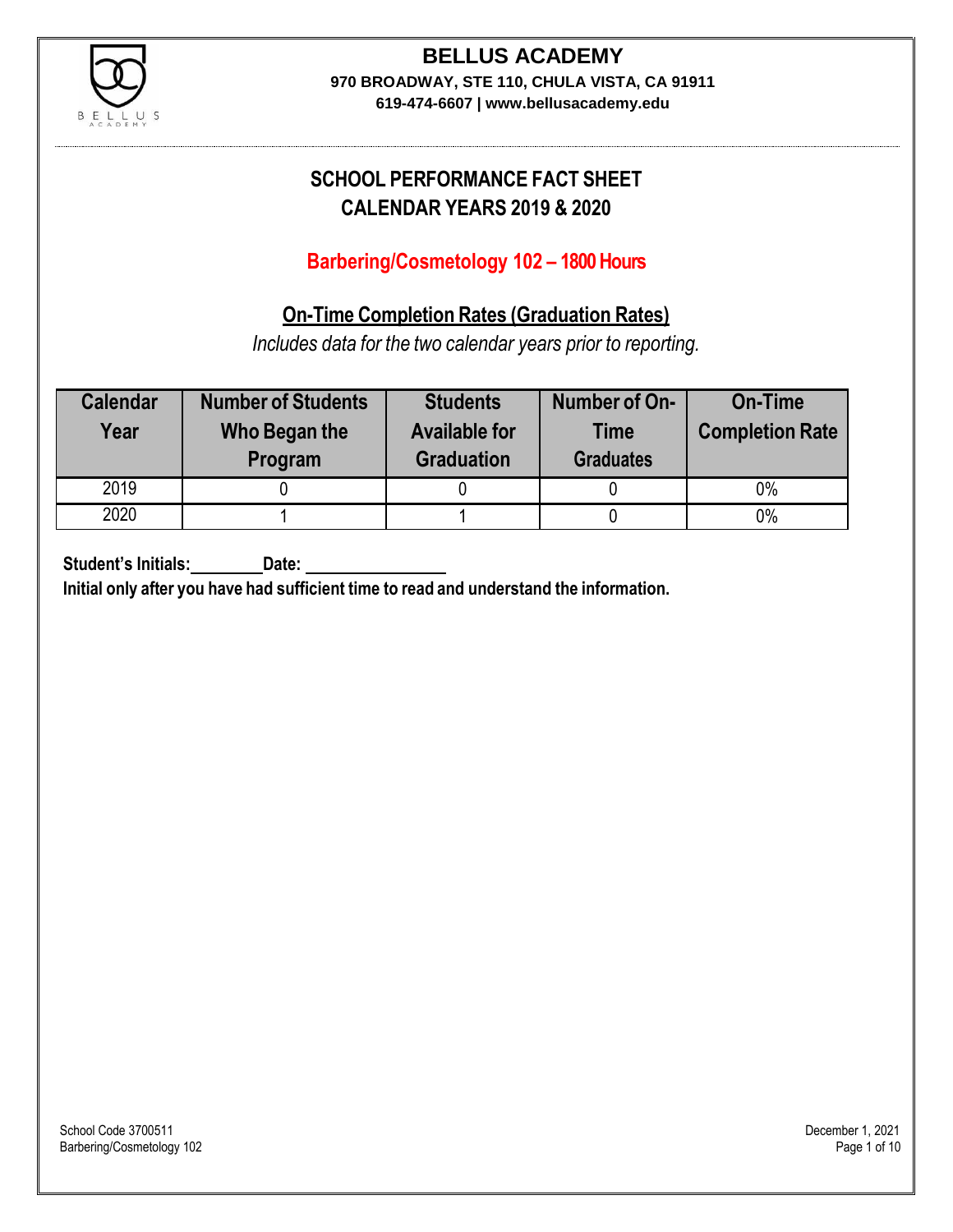

#### **Job Placement Rates** *(includes data for the two calendar years prior to reporting)*

| <b>Calendar</b> | <b>Number of</b>                                  | <b>Number of</b> | <b>Graduates</b>                          | <b>Graduates</b>                | <b>Placement Rate %</b>                |
|-----------------|---------------------------------------------------|------------------|-------------------------------------------|---------------------------------|----------------------------------------|
| Year            | <b>Students</b><br>Who<br><b>Began</b><br>Program | <b>Graduates</b> | <b>Available for</b><br><b>Employment</b> | Employed in the<br><b>Field</b> | <b>Employed in the</b><br><b>Field</b> |
| 2019            |                                                   |                  |                                           |                                 | 0%                                     |
| 2020            |                                                   |                  |                                           |                                 | 0%                                     |

You may obtain from the institution a list of the employment positions determined to be in the field for which a student received education and training by contacting the Admissions Representative at this institution.

#### **Gainfully Employed Categories** *(includes data for the two calendar years prior to reporting)*

| <b>Calendar Year</b> | <b>Graduate Employed</b><br>in the Field<br>20-29 Hours Per<br><b>Week</b> | <b>Graduates Employed in the</b><br>Field at Least 30 Hours Per<br><b>Week</b> | <b>Total Graduates</b><br><b>Employed in the</b><br><b>Field</b> |
|----------------------|----------------------------------------------------------------------------|--------------------------------------------------------------------------------|------------------------------------------------------------------|
| 2019                 |                                                                            |                                                                                |                                                                  |
| 2020                 |                                                                            |                                                                                |                                                                  |

### **Part-Time vs. Full-Time Employment**

### **Single Position vs. Concurrent Aggregated Position**

| <b>Calendar Year</b> | <b>Graduates</b><br><b>Employed in the</b><br><b>Field in a Single</b><br><b>Position</b> | <b>Graduates Employed in the</b><br><b>Field in Concurrent</b><br><b>Aggregated Positions</b> | <b>Total Graduates</b><br><b>Employed in the</b><br><b>Field</b> |
|----------------------|-------------------------------------------------------------------------------------------|-----------------------------------------------------------------------------------------------|------------------------------------------------------------------|
| 2019                 |                                                                                           |                                                                                               |                                                                  |
| 2020                 |                                                                                           |                                                                                               |                                                                  |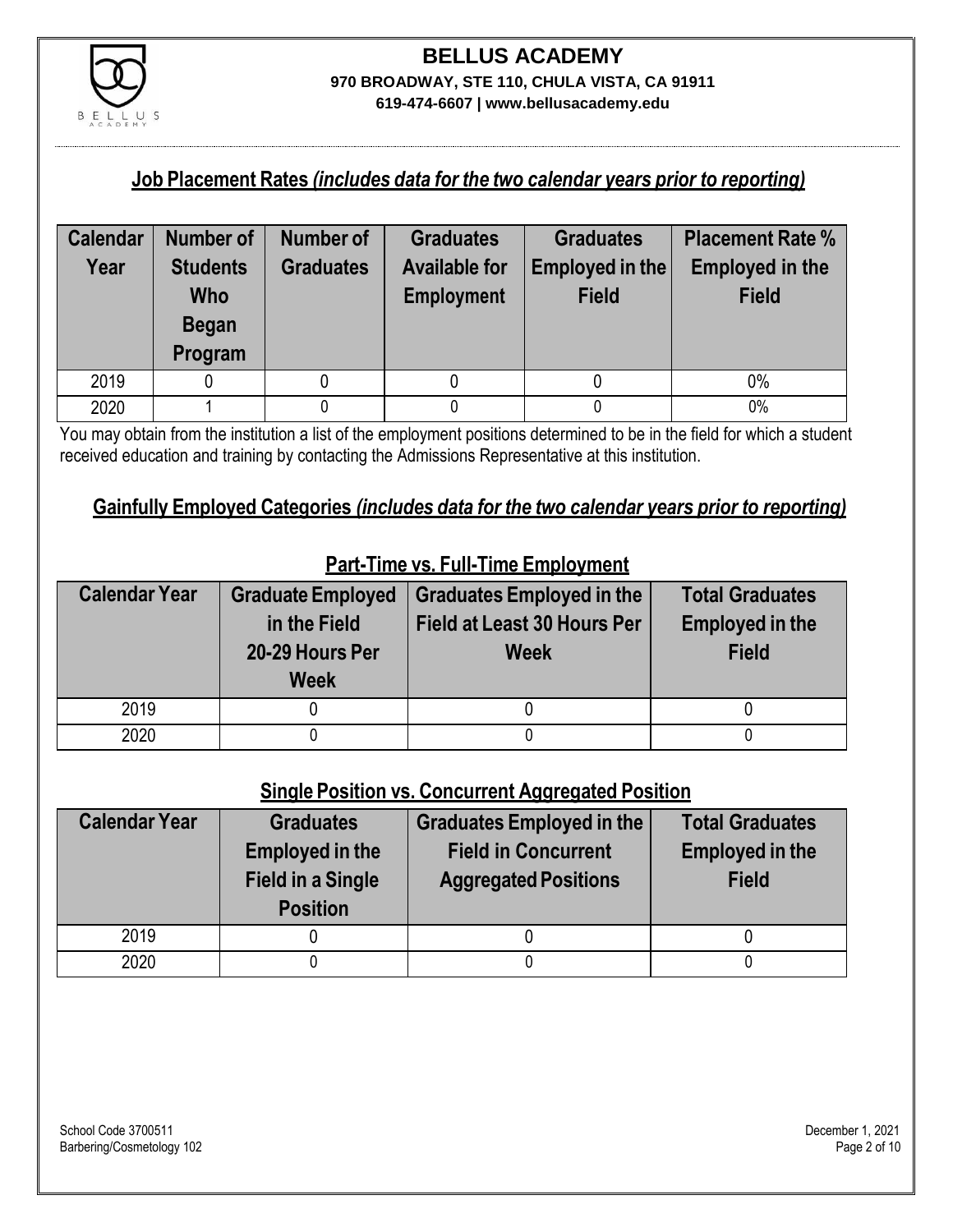

**619-474-6607 | www.bellusacademy.edu**

### **Self-Employed / Freelance Positions**

| <b>Calendar Year</b> | <b>Graduates Employed who are Self-</b> | <b>Total Graduates</b>       |
|----------------------|-----------------------------------------|------------------------------|
|                      | <b>Employed or Working Freelance</b>    | <b>Employed in the Field</b> |
| 2019                 |                                         |                              |
| 2020                 |                                         |                              |

### **InstitutionalEmployment**

| <b>Calendar Year</b> | <b>Graduates Employed in the Field who are</b><br><b>Employed by the Institution, an Employer</b><br>Owned by the Institution, or an Employer<br>who Shares Ownership with the<br>Institution. | <b>Total Graduates</b><br><b>Employed in the Field</b> |
|----------------------|------------------------------------------------------------------------------------------------------------------------------------------------------------------------------------------------|--------------------------------------------------------|
| 2019                 |                                                                                                                                                                                                |                                                        |
| 2020                 |                                                                                                                                                                                                |                                                        |

**Student's Initials:** Date:

**Initial only after you have had sufficient time to read and understand the information.**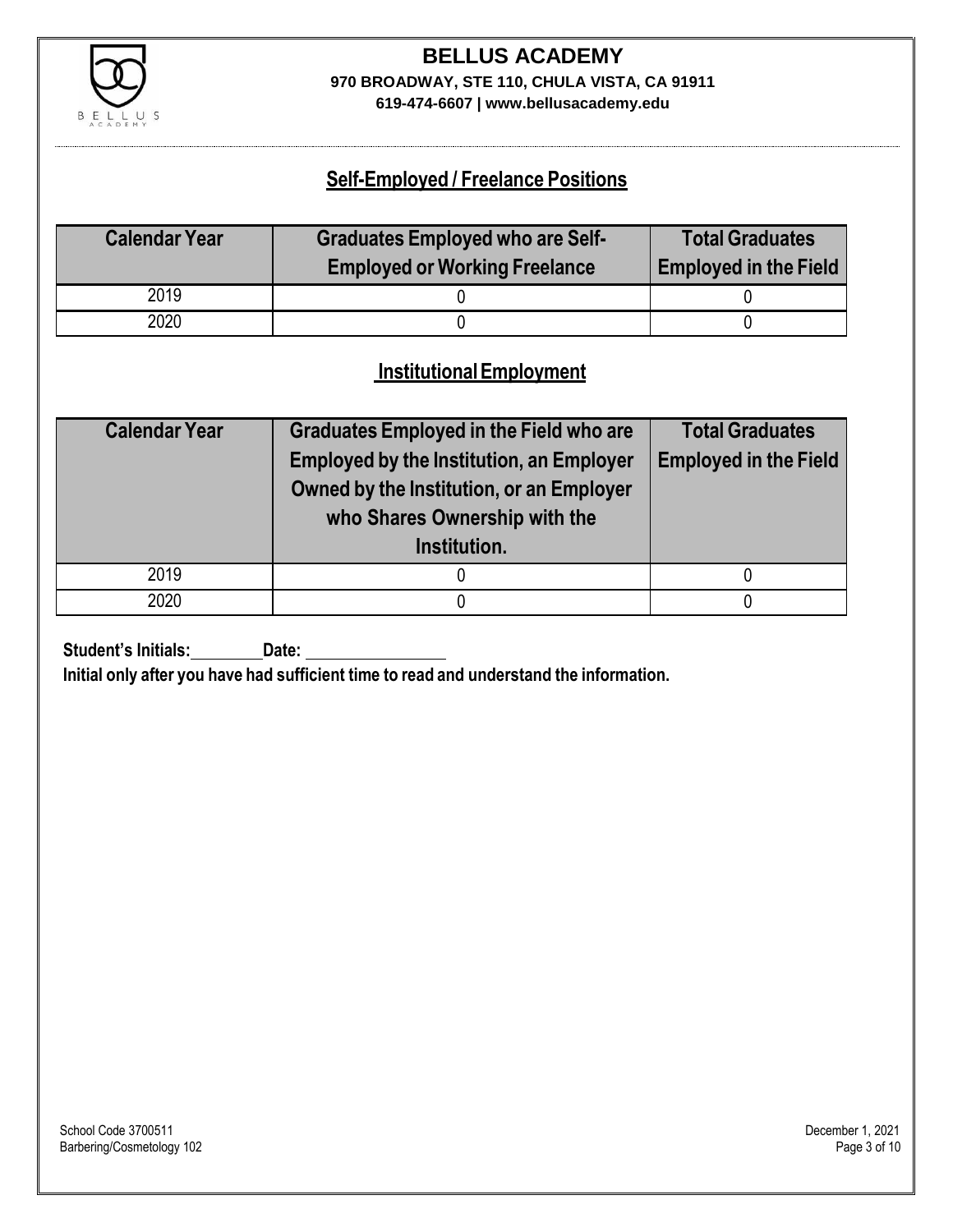

### **License Examination Passage Rates** *(includes data for the two calendar years prior to reporting)*

| <b>Calendar</b><br>Year | <b>Number of</b><br><b>Graduates in</b><br><b>Calendar Year</b> | Number of<br><b>Graduates</b><br><b>Taking Exam</b> | <b>Who</b><br><b>Number</b><br><b>First</b><br><b>Passed</b><br><b>Available Exam</b><br><b>Exam</b> | <b>Number Who</b><br><b>Failed First</b><br><b>Available</b><br><b>Exam</b> | <b>Passage</b><br><b>Rate</b> |
|-------------------------|-----------------------------------------------------------------|-----------------------------------------------------|------------------------------------------------------------------------------------------------------|-----------------------------------------------------------------------------|-------------------------------|
| 2019                    |                                                                 |                                                     |                                                                                                      |                                                                             | 0%                            |
| 2020                    |                                                                 |                                                     |                                                                                                      |                                                                             | 0%                            |

Licensure examination passage data is not available from the state agency administering the examination. We are unable to collect data from 0 graduates.

**Student's Initials: Date: Initial only after you have had sufficient time to read and understand the information.**

School Code 3700511 December 1, 2021<br>Barbering/Cosmetology 102 Page 4 of 10 Barbering/Cosmetology 102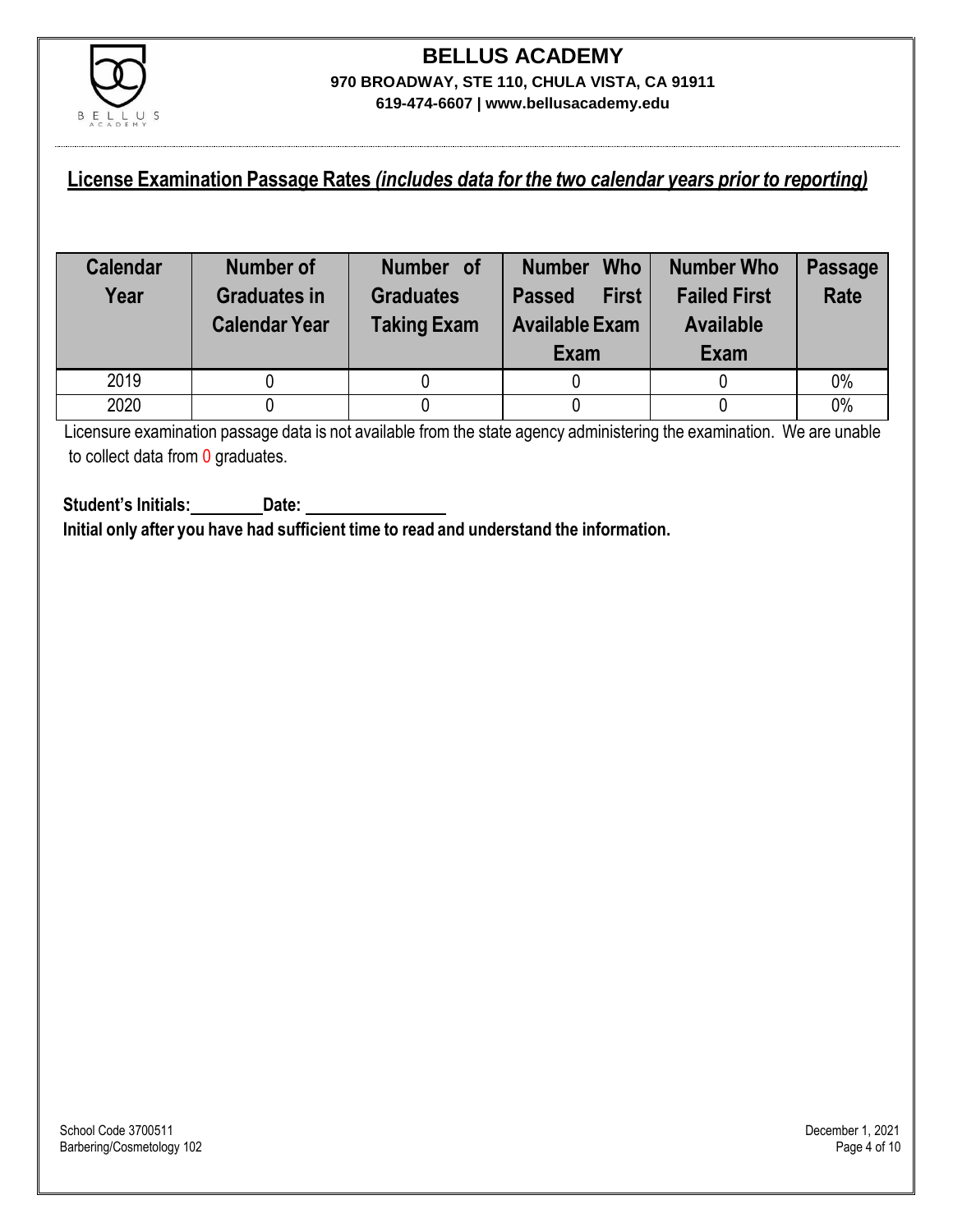

**619-474-6607 | www.bellusacademy.edu**

#### **Salary and Wage Information** *(includes data for the two calendar years prior to reporting)*

### **Annual salary and wages reported for graduates employed in the field.**

| <b>Calendar</b> | <b>Graduates</b>     | <b>Graduates</b>   |                                     |  | $ $20,001$ $$35,001$ $ $40,001$ $ $45,001$ No Salary |
|-----------------|----------------------|--------------------|-------------------------------------|--|------------------------------------------------------|
| Year            | <b>Available for</b> | <b>Employed in</b> |                                     |  | <b>Information</b>                                   |
|                 | <b>Employment</b>    | <b>Field</b>       | \$25,000 \$40,000 \$45,000 \$50,000 |  | <b>Reported</b>                                      |
| 2019            |                      |                    |                                     |  |                                                      |
| 2020            |                      |                    |                                     |  |                                                      |

A list of sources used to substantiate salary disclosures is available from the school. Wage and salary data was gathered using the following data: Graduate Employment verification. Additional wage and salary information may be found on the Bureau of Labor Statistics O\*Net websites for each discipline at:

#### Barbering

[https://www.careerinfonet.org/occ\\_rep.asp?optstatus=011000000&soccode=395011&id=1&nodeid=2&stfips=06&sea](https://www.careerinfonet.org/occ_rep.asp?optstatus=011000000&soccode=395011&id=1&nodeid=2&stfips=06&search=Go) [rch=Go](https://www.careerinfonet.org/occ_rep.asp?optstatus=011000000&soccode=395011&id=1&nodeid=2&stfips=06&search=Go)

#### Cosmetology

[http://www.careerinfonet.org/occ\\_rep.asp?optstatus=011000000&soccode=395012&id=1&nodeid=2&stfips=06&search](http://www.careerinfonet.org/occ_rep.asp?optstatus=011000000&soccode=395012&id=1&nodeid=2&stfips=06&search=Go) [=Go](http://www.careerinfonet.org/occ_rep.asp?optstatus=011000000&soccode=395012&id=1&nodeid=2&stfips=06&search=Go)

Makeup Artistry

[http://www.careerinfonet.org/occ\\_rep.asp?optstatus=011000000&soccode=395091&id=1&nodeid=2&stfips=06&search](http://www.careerinfonet.org/occ_rep.asp?optstatus=011000000&soccode=395091&id=1&nodeid=2&stfips=06&search=Go)  $=$ Go

**Student's Initials: Date:**

**Initial only after you have had sufficient time to read and understand the information.**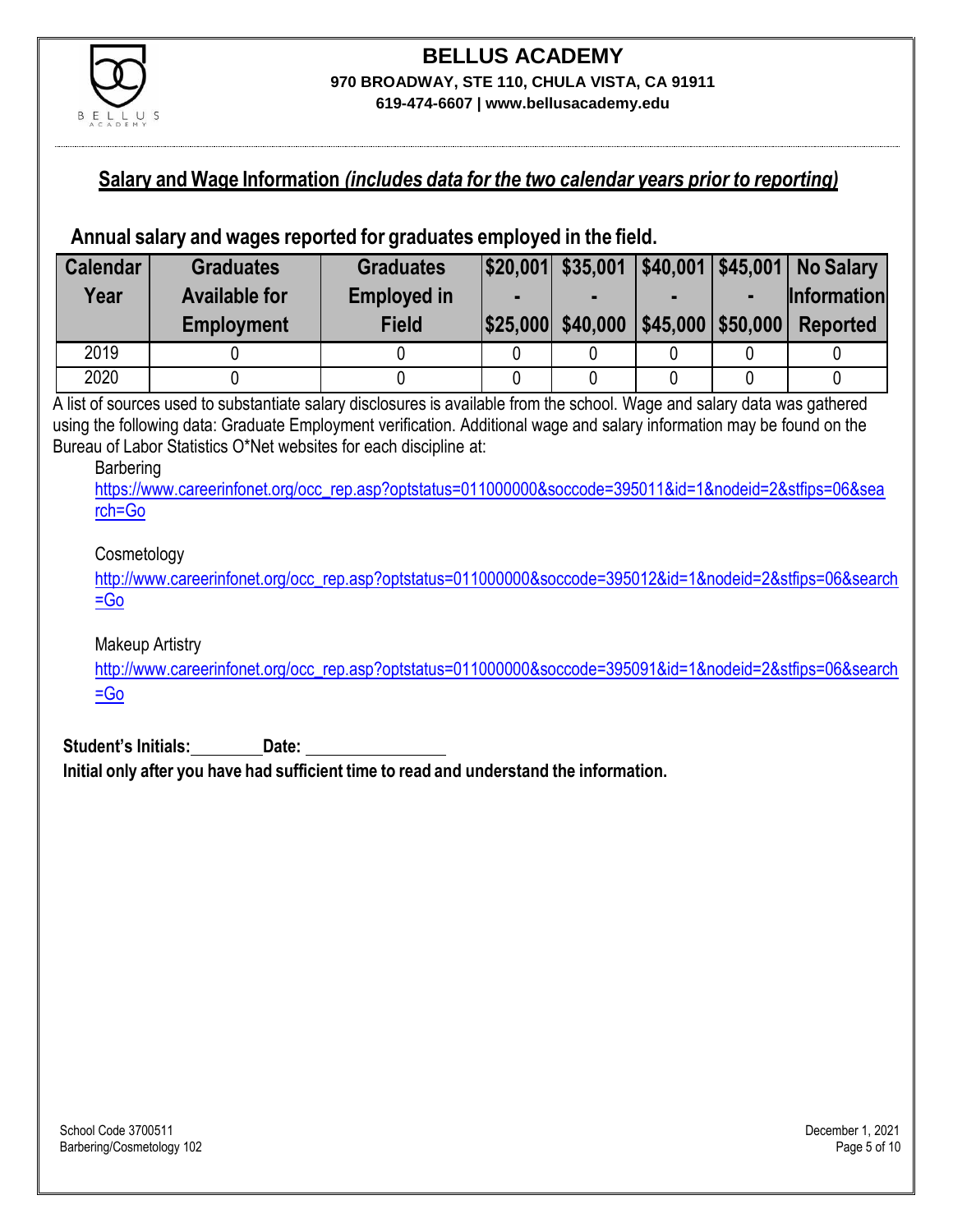

### **Cost of Educational Program**

Total charges for the program for students completing on time in 2019: **\$32,279**. Total charges may be higher for students that do not complete on time.

Total charges for the program for students completing on time in 2020: **\$32,608.** Total charges may be higher for students that do not complete on time.

**Student's Initials: Date: Initial only after you have had sufficient time to read and understand the information.**

### **Federal Student Loan Debt**

| <b>Calendar</b><br>Year(s) | Most recent three<br>year cohort default<br>rate, as reported by<br>the United State<br><b>Department of</b><br>Education. <sup>1</sup> | The percentage of<br>enrolled students<br>receiving federal<br>student loans to<br>pay for this<br>program. | The percentage of<br>graduates who<br>took out federal<br>student loans to<br>pay for this<br>program. | The average amount of<br>federal student loan<br>debt of graduates who<br>took out federal<br>student loans atthis<br>institution. |
|----------------------------|-----------------------------------------------------------------------------------------------------------------------------------------|-------------------------------------------------------------------------------------------------------------|--------------------------------------------------------------------------------------------------------|------------------------------------------------------------------------------------------------------------------------------------|
| 2019                       |                                                                                                                                         | 100%                                                                                                        | $0\%$                                                                                                  | \$5,403                                                                                                                            |
| 2020                       | 6.9                                                                                                                                     | 83.33%                                                                                                      | $0\%$                                                                                                  | \$4,090                                                                                                                            |

<sup>1</sup>The percentage of students who defaulted on their federal student loans is called the Cohort Default Rate (CDR). It shows the percentage of this school's students who were more than 270 days (9 months) behind on their federal student loans within three years of when the first payment was due. This is the most recent CDR reported by the U.S. Department of Education.

**Student's Initials: Date: Initial only after you have had sufficient time to read and understand the information.**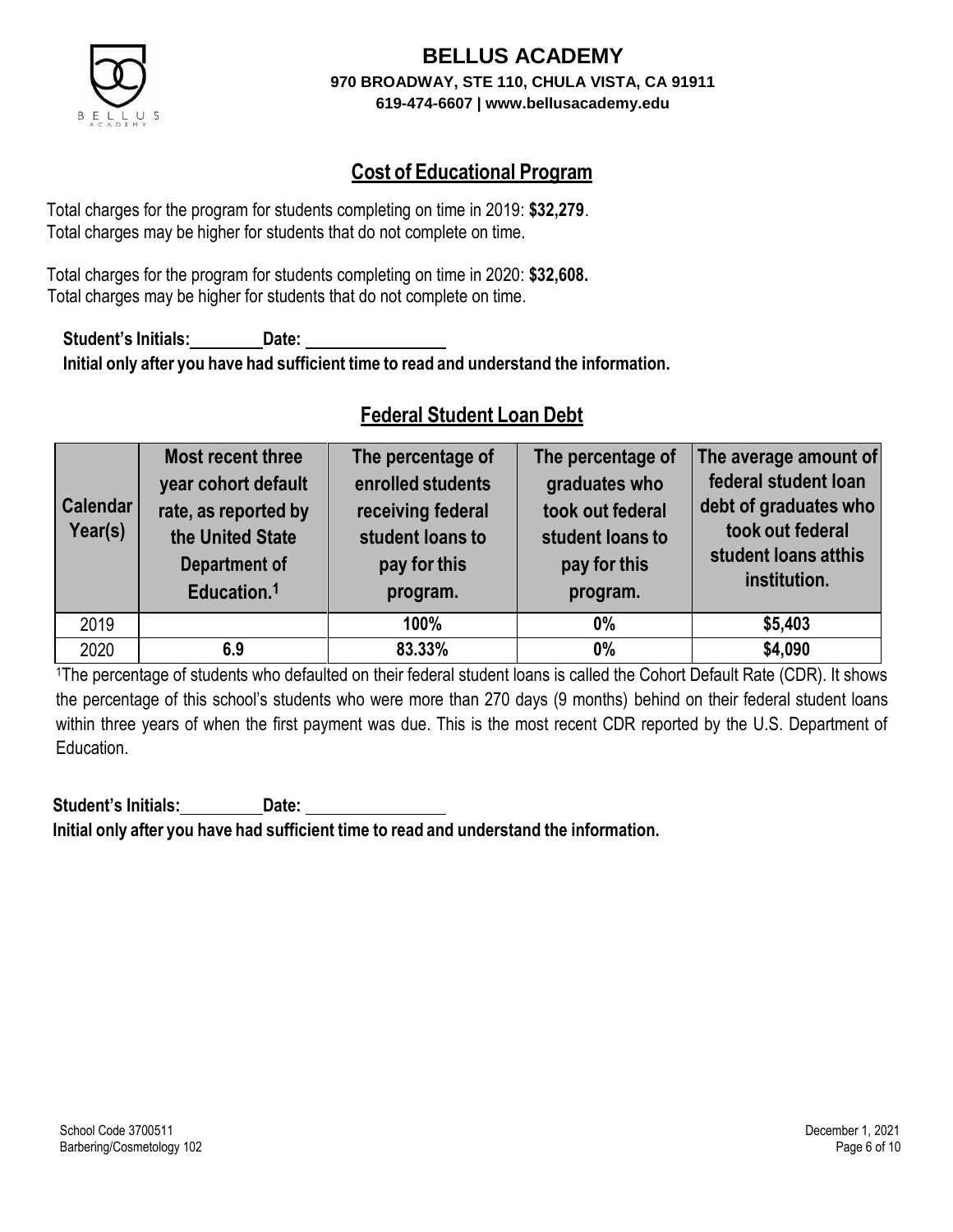

This fact sheet is filed with the Bureau for Private Postsecondary Education. Regardless of any information you may have relating to completion rates, placement rates, starting salaries, or license exam passage rates, this fact sheet contains the information as calculated pursuant to state law.

Any questions a student may have regarding this fact sheet that have not been satisfactorily answered by the institution may be directed to the Bureau for Private Postsecondary Education at 1747 N. Market Blvd, Suite 225, Sacramento, CA 95834, [www.bppe.ca.gov,](http://www.bppe.ca.gov/) toll-free telephone number (888) 370-7589 or by fax (916) 263-1897.

Student Name – Print

Student Signature Date Date

School Official Date Date Date Date Date Date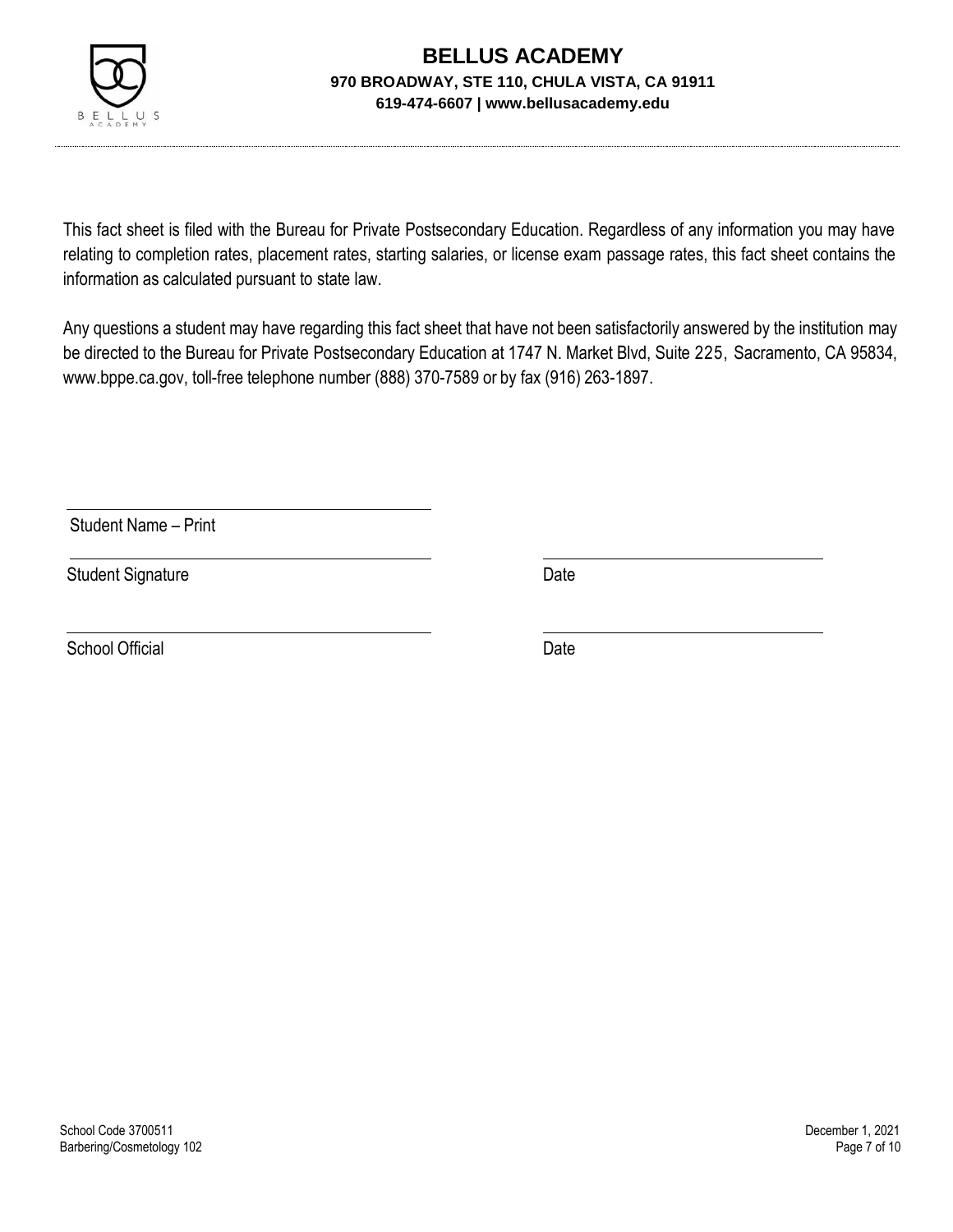

This program is new. Therefore, the number of students who graduate, the number of students who are placed, or the starting salary you can earn after finishing the educational program are unknown at the time. Information regarding general salary and placement statistics may be available from government sources or from the institution but is not equivalent to actual performance data. This program was approved by the bureau on 06/05/2019. As of 12/01/2022, two full years of data for this program will be available.

## **Definitions**

- "Number of Students Who Began the Program" means the number of students who began a program who were scheduled to complete the program within 100% of the published program length within the reporting calendar year and excludes all students who cancelled during the cancellation period.
- "Students Available for Graduation" is the number of students who began the program minus the number of students who have died, been incarcerated, or been called to active military duty.
- "Number of On-time Graduates" is the number of students who completed the program within 100% of the published program length within the reporting calendar year.
- "On-time Completion Rate" is the number of on-time graduates divided by the number of students available for graduation.
- "150% Graduates" is the number of students who completed the program within 150% of the program length (includes on-time graduates).
- "150% Completion Rate" is the number of students who completed the program in the reported calendar year within 150% of the published program length, including on-time graduates, divided by the number of students available for graduation.
- "Graduates Available for Employment" means the number of graduates minus the number of graduates unavailable for employment.
- "Graduates Unavailable for Employment" means the graduates who, after graduation, die, become incarcerated, are called to active military duty, are international students that leave the United States or do not have a visa allowing employment in the United States, or are continuing their education in an accredited or bureau-approved postsecondary institution.
- "Graduates Employed in the Field" means graduates who beginning within six months after a student completes the applicable educational program are gainfully employed, whose employment has been reported, and for whom the institution has documented verification of employment. For occupations for which the state requires passing an examination, the six months period begins after the announcement of the examination results for the first examination available after a student completes an applicable educational program.
- "Placement Rate Employed in the Field" is calculated by dividing the number of graduates gainfully employed in the field by the number of graduates available for employment.
- "Number of Graduates Taking Exam" is the number of graduates who took the first available exam in the reported calendar year.

School Code 3700511 December 1, 2021 Barbering/Cosmetology 102 **Page 8 of 10** Page 8 of 10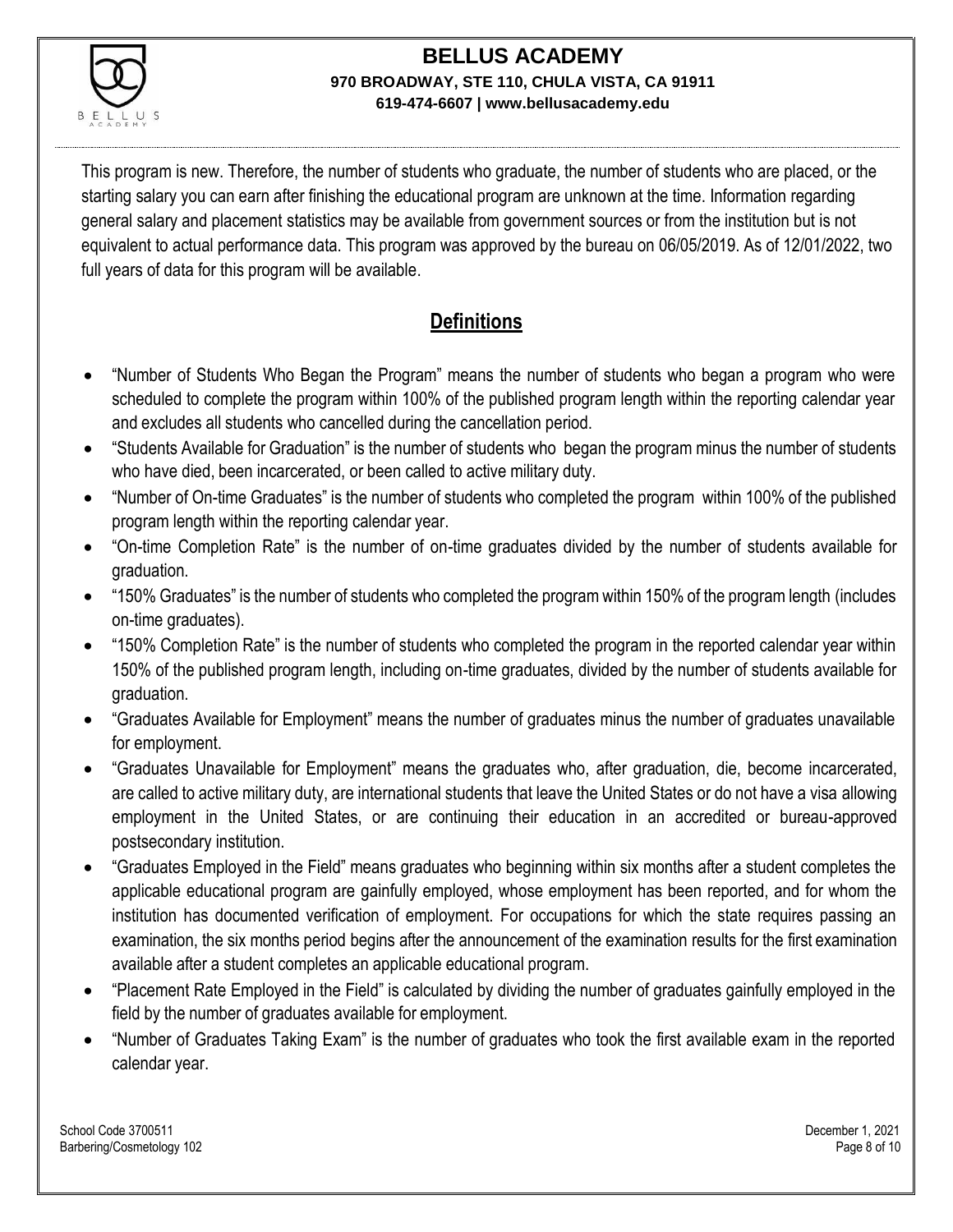

- "First Available Exam Date" is the date for the first available exam after a student completed a program.
- "Passage Rate" is calculated by dividing the number of graduates who passed the exam by the number of graduates who took the reported licensing exam.
- "Number Who Passed First Available Exam" is the number of graduates who took and passed the first available licensing exam after completing the program.
- "Salary" is as reported by graduate or graduate's employer.
- "No Salary Information Reported" is the number of graduates for whom, after making reasonable attempts, the school was not able to obtain salary information.